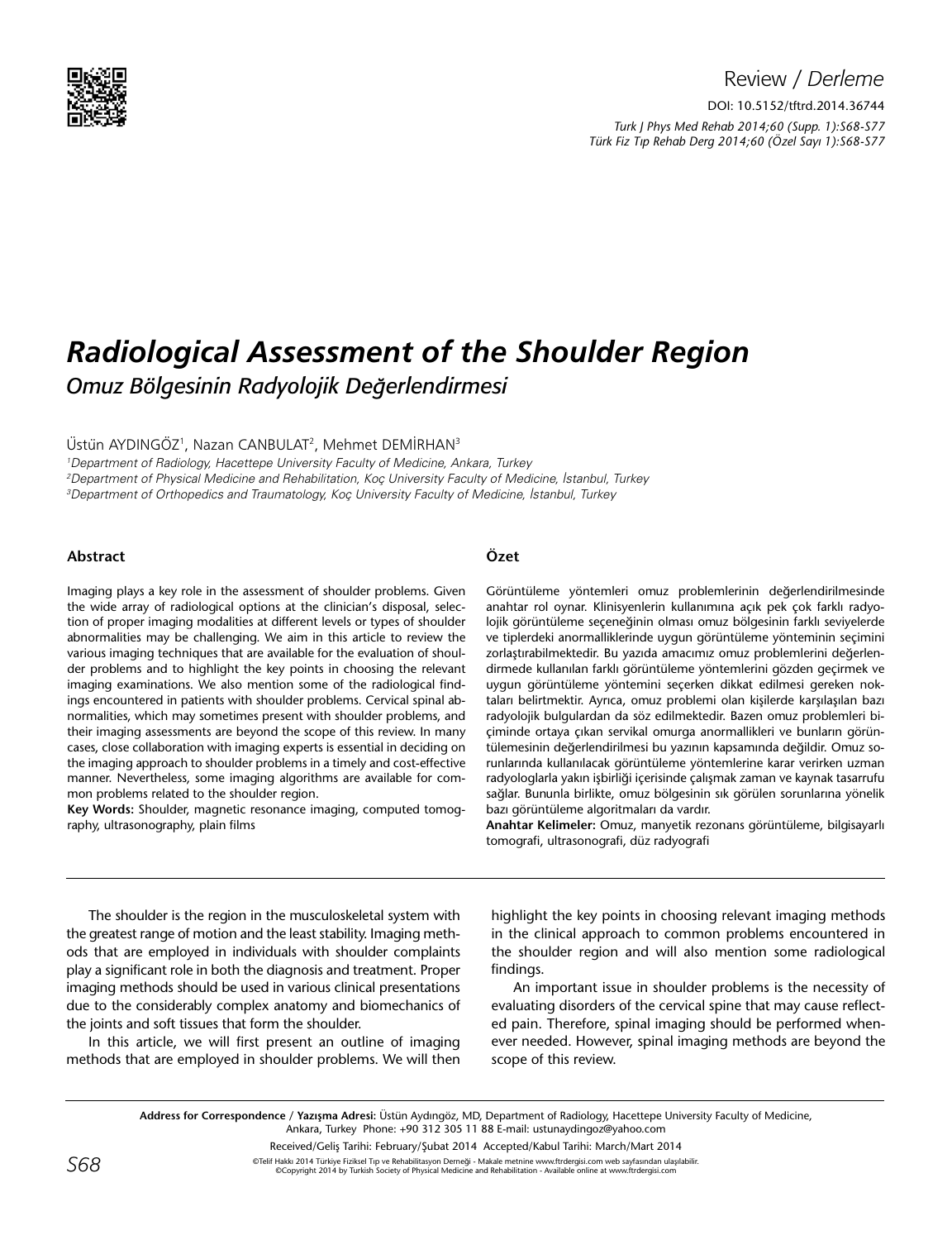Cooperation between the clinicians and the radiologists who are involved in problems of the musculoskeletal system is crucial in order to increase the effectiveness and efficacy of imaging methods. Sharing basic characteristics of a case with the radiologist before imaging studies not only provides a time-sparing, cost-effective approach but also increases the likelihood of a correct diagnosis as well.

Deciding on a proper imaging method should take place after obtaining a detailed history and performing a careful physical examination. Every single imaging method has some advantages and disadvantages in various clinical conditions. Acuteness of the injury, injured tissues in question, and age and expectations of the patient should be considered in choosing the proper imaging method. In general, while the purpose of imaging is to exclude the presence of a fracture or a dislocation in acute cases, determining soft tissue injuries that might not be seen with plain films (X-rays) is more important in chronic processes. When necessary, the clinician should seek the help of a radiologist in order to decide about the most proper imaging method.

## **Imaging methods for the shoulder region Plain films (X-rays, radiographs)**

Plain films are the first-line imaging method to be used for shoulder conditions (1). They are cheap and non-invasive when compared with other imaging methods. Frequently, plain films are all that is needed for the imaging of bone and joint problems. Proper assessment of routine plain films constitutes a guide for choosing further imaging methods. In order to visualize the anatomy of bones and joints, plain films that are obtained in more than one projection are needed (1).

It is a general principle that at least two perpendicular planes that include the affected region should be obtained in order to assess the pathology of the musculoskeletal system. This wellestablished principle is frequently forgotten at the shoulder region. However, the shoulder is a complex anatomic region. The scapula, which is located at posterolateral portion of the chest, forms a 45° angle with respect to the thorax on the frontal plane. In other words, the longitudinal planes of the glenohumeral joint and the thorax are not parallel. The shoulder joint is in an oblique position on routine anteroposterior (AP) shoulder plain films. AP shoulder plain films that are obtained at the traditional internal and external rotation positions are inadequate in almost all shoulder problems other than calcifications of the rotator cuff. As internal and external rotations of the humerus do not change the position of the scapula against X-rays, plain films of the shoulder joint should be obtained at least in two projections (e.g., AP and lateral). Standard series of shoulder plain films in conditions, like arthritis, trauma, instability, and impingement, should include the AP and actual AP (posterior oblique at 40°, "actual" being with respect to the glenohumeral joint space) projections, axillary view, and the modified scapular Y view, which is also known as the "outlet" view. Additional views may be obtained in specific pathologic conditions of the shoulder region (2,3).

Nowadays, digital plain films have vastly replaced analog X-rays, in which assessment is only possible on the surface of a "hard" film. On the other hand, in digital plain films, where X-rays are converted to digital signals via specific detectors, images may be magnified, their screen contrast can be adjusted, they may be rotated or flipped, and they can be transferred to more than one clinician. These digital data may be easily examined in computer monitors that are connected to a picture archiving and communication system (PACS).

Although plain films provide valuable information about trauma, calcified tendonitis, and arthritis, they are inadequate in diagnoses of bone marrow edema, occult fractures, and particularly pathologic conditions of rotator cuff muscles and tendons and the glenoid labrum.

#### *Anteroposterior (AP) projection*

Standard AP radiographs are the main component of shoulder X-ray series. Common use of this projection entails obtaining two AP plain films: the arm is rotated internally on one and externally on the other. As the glenohumeral joint is aligned anterolaterally on a 35°-40° angle, the glenoid and the humeral head overlap on these images (Figure 1A) (4). With such an overlap, only the humeral head is displayed from two different directions on these images. As the other three projections described below will readily show the humeral head adequately from various directions, we suggest that a single AP radiograph in a neutral position of the arm is better than two AP radiographs in the internal and external rotations. A standard AP view of the shoulder shows the glenohumeral and acromioclavicular (AC) joints and distal part of the clavicle.

The following points are assessed on a standard AP shoulder radiograph (5):

- Relation between the humerus and the glenoid cavity is evaluated. The "empty glenoid" sign suggests posterior dislocations. There is an overlap of the glenoid and the humerus in a normal radiograph. In posterior dislocations, this overlap disappears or decreases.
- Relation between the distal clavicle and the acromion is examined.
- The physeal line of the proximal humerus is searched. If this line is visible, it is determined whether there is an abnormality.
- The tendon tracks (particularly the supraspinatus and infraspinatus) are inspected for the presence of calcifications.
- The configuration of the lower surface of the acromion is inspected for the presence of a bony protuberance or osteophyte (6).
- Internal rotation of the humerus may expose a defect at the posterolateral aspect of the humeral head. This condition is known as a Hill-Sachs lesion and represents a compression fracture due to repetitive anterior shoulder dislocations.
- The space between the acromion and the humerus is inspected. The width of the space between these two structures is normally 7-14 mm. A decrease in this distance may be an indicator of rotator cuff tears (7).

AP views without and with stress may be used to display injury at the AC joint. The patient holds a load of 5 kilograms with each hand in order to provide traction to the arms. If there is a third degree of AC injury, the so-called "step sign" is seen at the AC space.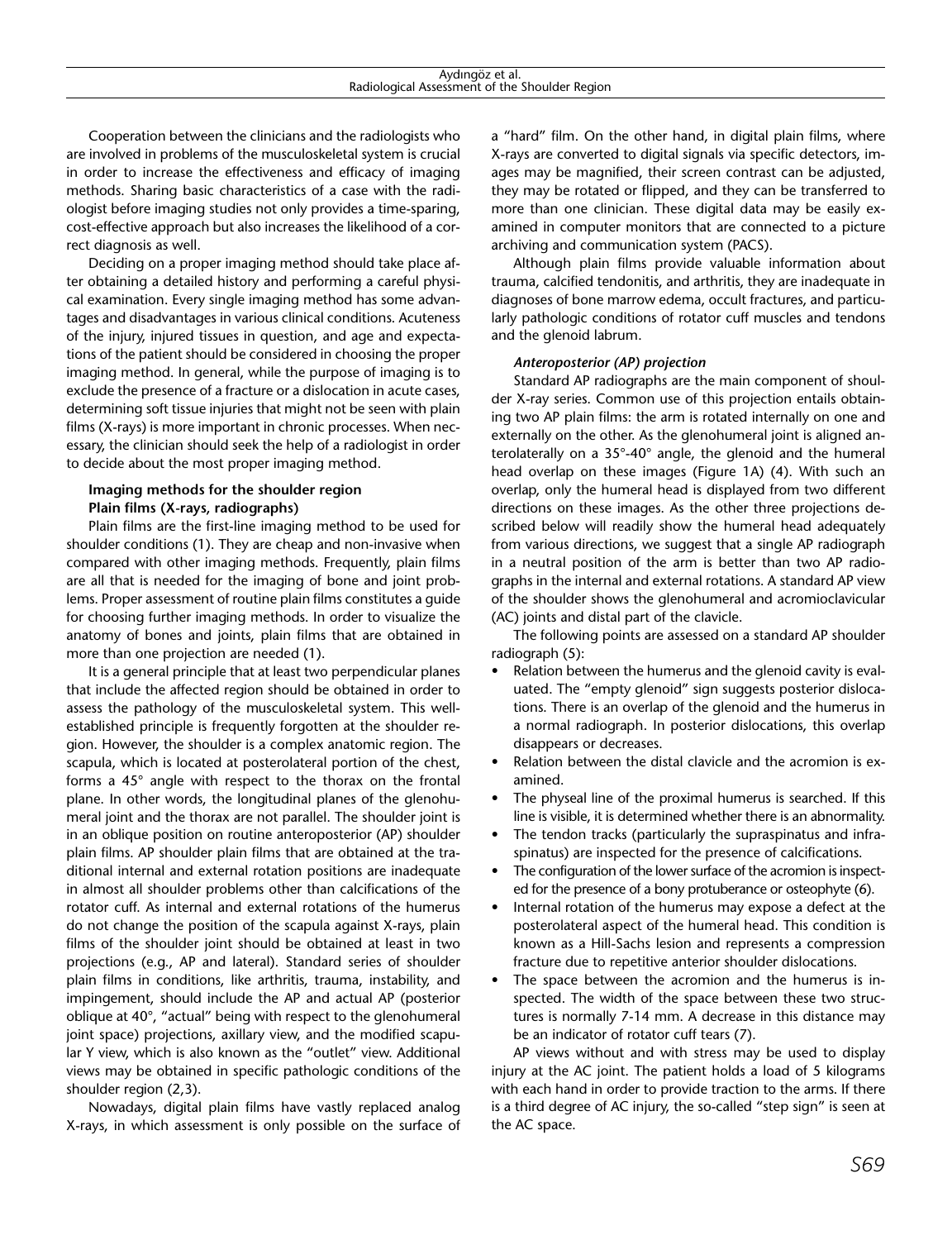

Figure 1. Four standard radiographs that we recommend for shoulder. (A) Anteroposterior (AP) projection with the arm in neutral position. (B) Actual AP (Grashey) projection. (C) Axillary projection. (D) "Outlet" projection

## *Grashey projection: the actual AP radiograph of the shoulder in neutral position*

As the scapula is located at the superior posterolateral part of the chest, the actual AP radiograph of the glenohumeral joint is obtained by administering X-rays with an angle of 45° from the medial aspect towards the lateral direction. These plain films may be obtained in the supine position or while the patient is standing. The arm may rest along the patient's side or be placed in a hanging position. Alternatively, the patient is turned laterally in order make the scapula lie on the film or X-ray detector cassette. Then, the beam is directed perpendicularly on the scapula. In another method, the skin over the scapular spine is defined by a marker, and the cassette is placed on the posterior part of the scapula and glenohumeral joint in a parallel fashion with respect to that line. The beam is directed perpendicularly to the line on the skin. Although the scapular spine is not completely parallel to the scapular plane, this method is shown to be effective in practice (2). The main advantages of the actual AP image of the Grashey projection over conventional AP radiographs are profiling the glenohumeral joint and distinguishing the glenoid clearly from the humeral head (Figure 1B). If the humeral head overlaps the scapular glenoid on an actual AP radiograph (i.e., Grashey view), it means that the glenohumeral joint is dislocated either anteriorly or posteriorly.

Grashey projection is particularly valuable for the diagnosis of glenohumeral arthritis; fractures of the coracoid, glenoid, and proximal humerus; and posterior glenohumeral instability. It is also used to evaluate the position of the humeral head against the glenoid, the AC joint and its arthritis, calcifications at the rotator cuff, and acromial bone spurs.

## *Axillary projection*

The axillary view shows the relation between the humeral head and glenoid in detail (Figure 1C). It is used for the diagnosis of glenohumeral joint dislocation. Abduction of the arm to a level of 70°-90° is a must. The radiograph may be obtained in supine position or while the patient is standing. The X-ray beam is directed to the axilla from the bottom to the top, and the cassette is placed over the shoulder of the patient. The reduction in or the disappearance of the space between the glenoid and the humeral head indicates cartilage loss at the glenohumeral joint. The axillary projection shows narrowing of the glenohumeral joint space well. It also displays dislocations, subluxations, or compression fractures (including Hill-Sachs lesions) of the humeral head and anterior or posterior glenoid rim fractures. Os acromiale, glenoid erosion, AC joint, and some fractures of the coracoid and the acromion may be seen at the axillary projection in detail.

In cases of acute trauma, abduction of the arm may be so difficult for patients that obtaining axillary radiographs in this valuable projection may not be possible. In these cases, modified axillary radiographs (Velpeau axillary lateral projection, Stripp axial lateral projection, trauma axillary lateral projection) or scapular Y radiographs should be obtained (2). The patient bends slightly forward in one of these "modified" radiographs, and the X-ray beam is sent to the cassette on the wall with a craniocaudal angle of 30°-45° (8).

## *"Outlet" (modified scapular Y) projection*

"Outlet" radiographs display a cross-section of the exit (outlet) of supraspinatus towards the arm and highlight the relation between the subacromial space and the acromion well by showing the undersurface of the acromion (Figure 1D). Morphological structure of the undersurface of the acromion is important for orthopedic surgeons in planning the operation. The information that is obtained from this projection or sagittal oblique cross-sections of magnetic resonance imaging (MRI) studies guides the acromioplasty that is performed as a part of rotator cuff surgery.

The patient stands up in front of the wall in order to form an anterior oblique angle of 60° so that the shoulder of interest is in touch with the cassette, and the X-ray beam is sent with a craniocaudal angle of 15°-30°. That radiograph is a modified version of the scapular Y projection in which the angle of the X-ray beam is adjusted to a craniocaudal angle of 0°-10°. The rationale of the "outlet" radiograph is to overlap the coracoacromial curve and the curve formed by the scapular body and spine on the sagittal plane (Figure 2) and to profile the undersurface of the acromion so as to present optimum information for surgical intervention. Exact positioning is so important that the guidance of fluoroscopy may be needed.

The scapular Y radiograph that forms the basis of the "outlet" projection is also known as a scapulolateral radiograph, trans-scapular radiograph, tangential lateral radiograph, or Y lateral radiograph (9). The abridged version of the "Y view" is used in general. In case of painful shoulder, meticulous positioning is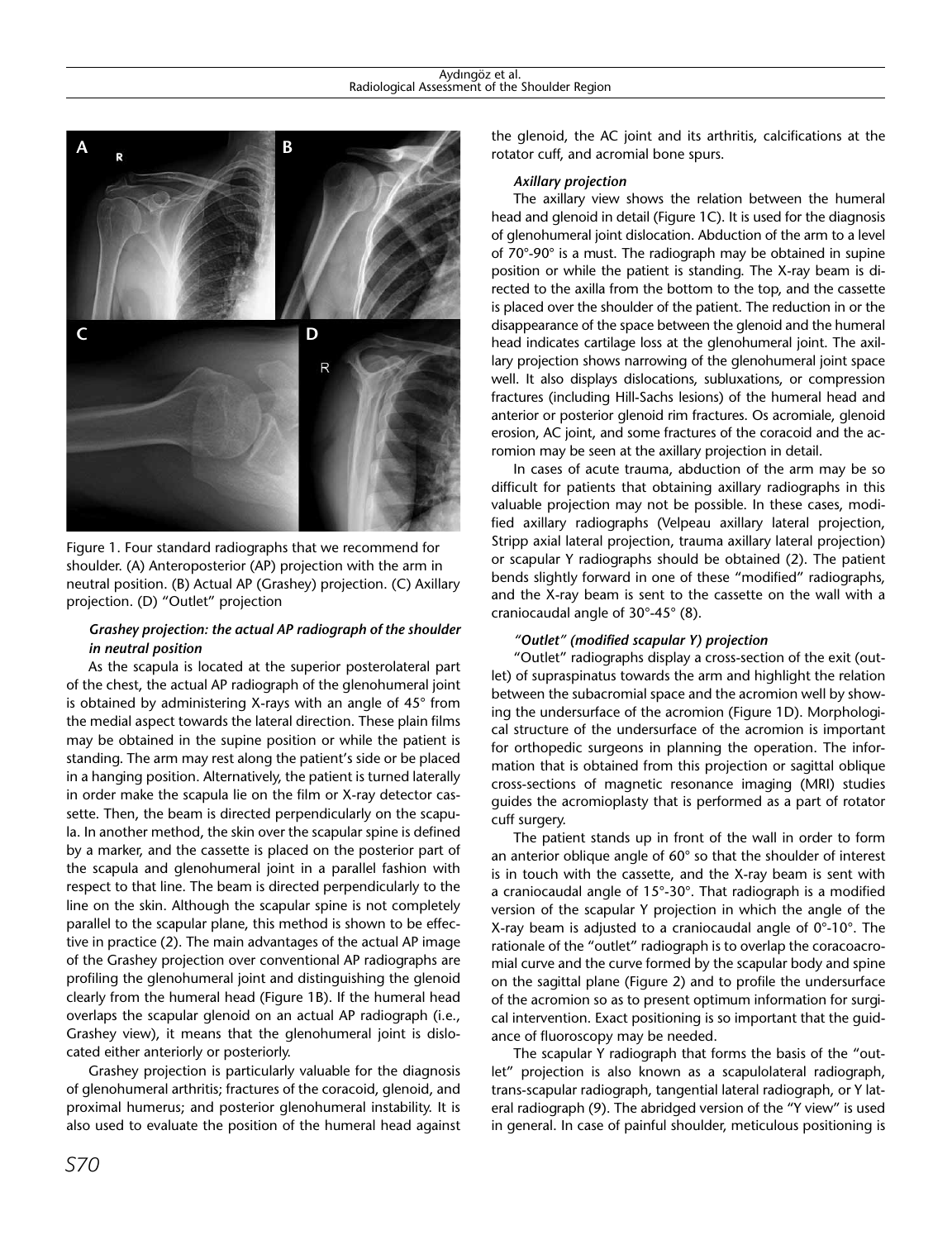

Figure 2. Acceptable (A) and suboptimal (B) examples for shoulder outlet projection. (A) Coracoacromial arch (dashed line) does not overlap with the arch formed by the scapular body and spine (dotted line). (B) These two arches overlap with each other

#### **Table 1. Recommended series of standard radiographs for the shoulder**

#### AP projection in neutral shoulder position

*AP shoulder view with the arm on that side not in internal or external rotation*

Actual AP projection

*Grashey view, where the imaged side is closer to the cassette and is placed 45° posterior obliquely with respect to the cassette*

#### Axillary projection

*Radiograph* ob*tained with the patient supine or standing, the arm in 70°-90° abduction, and the cassette placed over the shoulder. X-ray beam is sent towards the axilla caudocranially*

#### "Outlet" projection

*Modified scapular Y projection, where the imaged side is closer to the cassette and is placed 60° anterior obliquely with respect to the cassette. X-ray beam is angled 15°–30° craniocaudally*

not needed. It may be obtained while the arm is in medial rotation in an arm support. Thus, obtaining that radiograph in acute trauma is easier than a lateral axillary radiograph. The cassette is placed perpendicular to the anterolateral line of the shoulder, and the X-ray beam is sent to the cassette with a craniocaudal angle of 0°-10° with respect to the transverse axis of the body. The appearance is a real lateral view of the scapula. Moreover, the lateral aspect of the glenohumeral joint is visualized.

Lateral projection of the scapula forms the letter "Y." Upper arms of the Y are formed by the coracoid process anteriorly and the scapular spine posteriorly. The vertical arm of the letter is the body of the scapula. The glenoid fossa is located at the intersection of the three arms. The head of the humerus overlaps the glenoid fossa in a normal shoulder. Medial and lateral borders of the scapula overlap each other at a successfully positioned Y radiograph. Y radiographs particularly exhibit the relation between the humeral head and the glenoid fossa at a sagittal oblique plane. While the humeral head is displaced to the anterior (or, more precisely, commonly anteroinferior) aspect of the glenoid fossa during anterior shoulder dislocations, it is displaced posteriorly with respect to the glenoid fossa during posterior dislocations.

Scapulolateral radiographs do not show the fractures of anterior or posterior glenoid rim, but determination of displaced fractures of the greater tubercle of the humerus is possible. It provides information about dislocation of the shoulder and fractures of the proximal humerus or the scapula. Hill-Sachs lesions are seen more clearly on the Y view than on lateral axillary radiographs.

When "outlet" radiographs are combined with actual AP and lateral axillary radiographs, three different views that are perpendicular to each other are obtained, and the level of information that may be achieved with plain films about all clinical conditions related to the shoulder reaches the maximum (Table 1, Figure 1).

#### **Computed tomography**

Computed tomography (CT) is a method that provides detailed information about bone structures of the shoulder in a considerably short time (the whole exam is generally completed within a few minutes). As very thin axial sections can be obtained, novel views at any desired plane may be reconstituted. CT is used in the diagnosis of occult or complex fractures of the glenohumeral joint or the scapula and in the evaluation of fracture dislocations and shoulder prostheses. CT shows complex fractures, the extent of displacement and angulation, whether the fracture line reaches the joint surface and causes step-off, and whether there is a fracture fragment within the joint space. It is beneficial in determining and monitoring some bone tumors and dysplasias. The possibility of obtaining reformatted images at any desired plane, like axial oblique, sagittal oblique, and coronal oblique, and three-dimensional reconstructions facilitates both interpretation and pre-operative planning. When it is not possible to perform magnetic resonance (MR) arthrography, CT arthrography is being increasingly performed in order to evaluate the rotator cuff and labrum (10). If any suspicion of a Bankart lesion arises in an MR imaging (MRI) study, performance of CT arthrography instead of or in addition to MR arthrography is particularly beneficial in ascertaining the presence of the Bankart lesion and, if present, the dimensions and location of a bone fragment and in the evaluation of glenoid bone stock. When there is a bony component of the Bankart lesion, the exclusion of the humeral head from three-dimensional CT images provides the possibility of viewing the glenoid cavity en face and gives the opportunity to evaluate the expected benefits of surgical intervention (Figure 3) (11,12).

#### **Magnetic resonance imaging**

Magnetic resonance imaging (MRI) is the best method to show the entire anatomy of shoulder soft tissues. MRI is the mainstay for imaging assessment of the joint cartilage, labrum, muscles, tendons, ligaments, and bursae. The rotator cuff, the biceps tendon, and the subacromial-subdeltoid bursa are visualized clearly. The best imaging method to show bone marrow is also MRI (it is definitely superior to CT in this regard). MRI is a sensitive modality in order to evaluate occult fractures of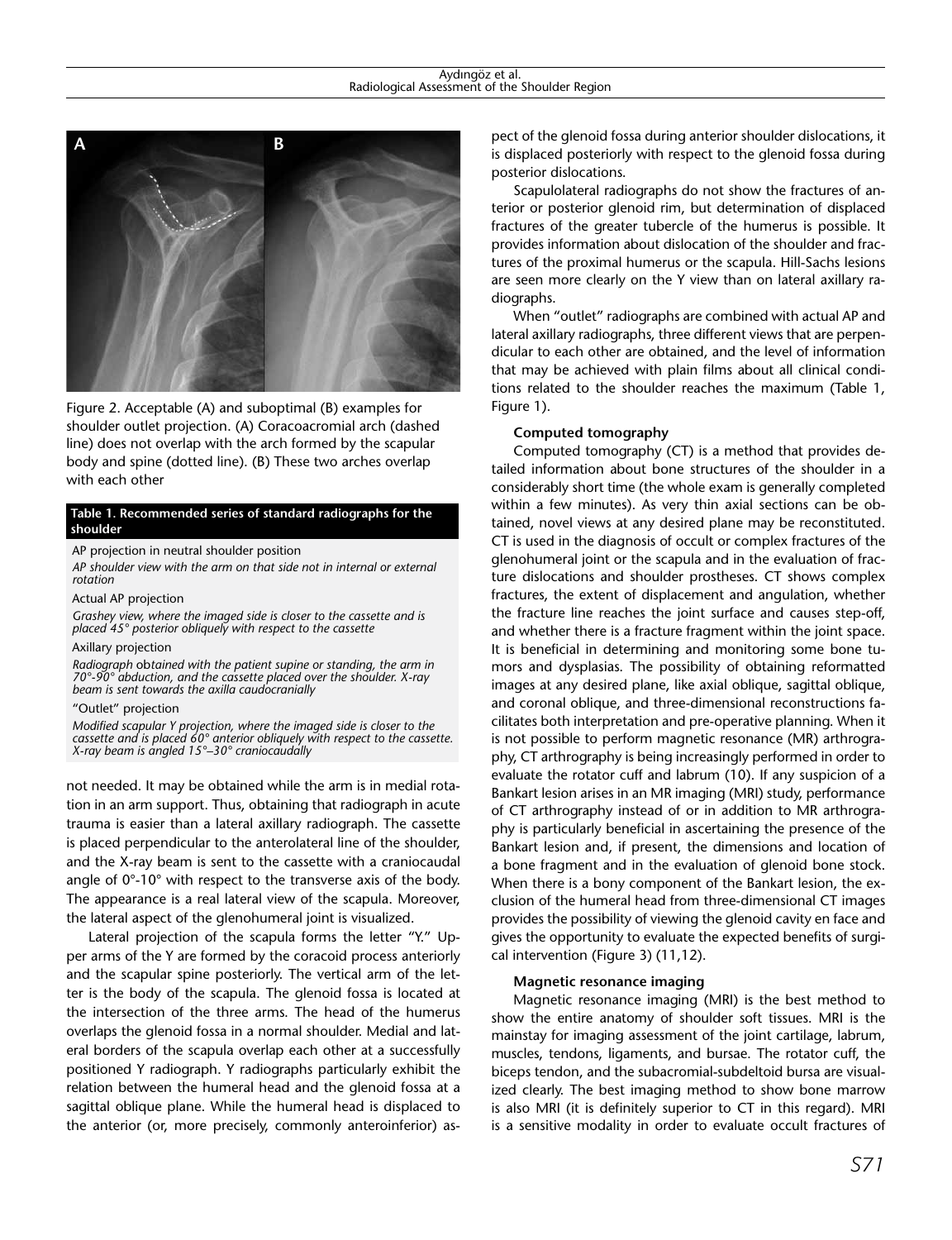#### Aydıngöz et al. Radiological Assessment of the Shoulder Region



Figure 3. Transverse CT sections of a patient with anterior shoulder dislocation (A-C) show compression fracture at posterolateral portion of the humerus head (Hill-Sachs lesion; A, arrow), bone defect at the anterior inferior glenoid (B, arrow), and a fracture fragment adjacent to that defect (C, arrow). Three-dimensional image that is reconstructed from transverse CT sections and where humeral head is "extracted" provides direct visualization of the glenoid en face and optimal evaluation of the fracture fragment (D, large arrow) adjacent to the anterior inferior glenoid bone loss (D, smaller arrows)

the bone, stress reactions, bone contusion and edema, occult fractures and erosive changes at the distal clavicle, degenerative changes in the AC joint, the acromion morphology, adhesive capsulitis, muscular atrophy, and other denervation changes of the muscles.

However, MRI has some limitations. The presence of cardiac pacemakers or defibrillators, some aneurysm clips, metallic foreign bodies, cochlear implants, and various electronic materials that are implanted in the body are contraindications for MRI. If there is a suspicion of a metallic foreign body, a plain film should be first obtained for screening. Many orthopedic materials that are implanted are MRI-compatible by the sixth postoperative week. It is suggested that adequate fibrous tissue and bone healing are present in order to protect the material from displacement after 6 weeks (1). If there is a safety concern, the condition should be discussed with the radiologist, and related guidelines should be followed. All models are not tested, and the title of the manufacturer and item number of the implanted material should be known (13). Another limitation of MRI study is claustrophobia. Oral sedation may be administered to adults with claustrophobia. Intravenous conscious sedation should be administered to patients with excessive symptoms and children



Figure 4. The shoulder is imaged in three planes in MRI examination. Coronal oblique images are obtained parallel to the supraspinatus tendon seen on transverse sections (A, arrow) or perpendicular to the glenoid cavity (B, arrow) if that tendon can not be visualized clearly, secondary to retraction due to a full thickness tear. Sagittal images should include medial aspect adequately (B, dashed arrow), so that the rotator cuff muscle bellies can be evaluated. Transverse sections (C, D) should be set up to include the entire acromioclavicular joint (C, arrow)

younger than 6 years of age; vital signs should be monitored during this type of sedation. Although open MRI systems are developed, the resolution capability of these devices is behind conventional MRI systems.

During shoulder MRI examination, the patient should lie supine, and the shoulder should be in a neutral position or in slight external rotation. While internal rotation causes relaxation of the anterior capsular structures-hence, an irregular appearance at this location-excessive external rotation causes difficulty in maintaining the position and can create motion artifacts (1).

The shoulder is imaged in three planes during the MRI study (Figure 4). These are sagittal oblique (perpendicular to the supraspinatus tendon), coronal oblique (along the supraspinatus tendon or, if it is not visible, longitudinal axis of the supraspinatus muscle), and axial (i.e., transverse) planes.

Various MRI sequences may be used according to the characteristics of the MRI device. In general, fat-suppressed T2 weighted MRI sequences obtained at the planes defined above are important in the diagnosis of tears. The presence of a fluidfilled gap within or along the tendon is the characteristic MRI finding of a rotator cuff tear (Figure 5). Additionally, sagittal oblique T1-weighted MR images contribute to deciding about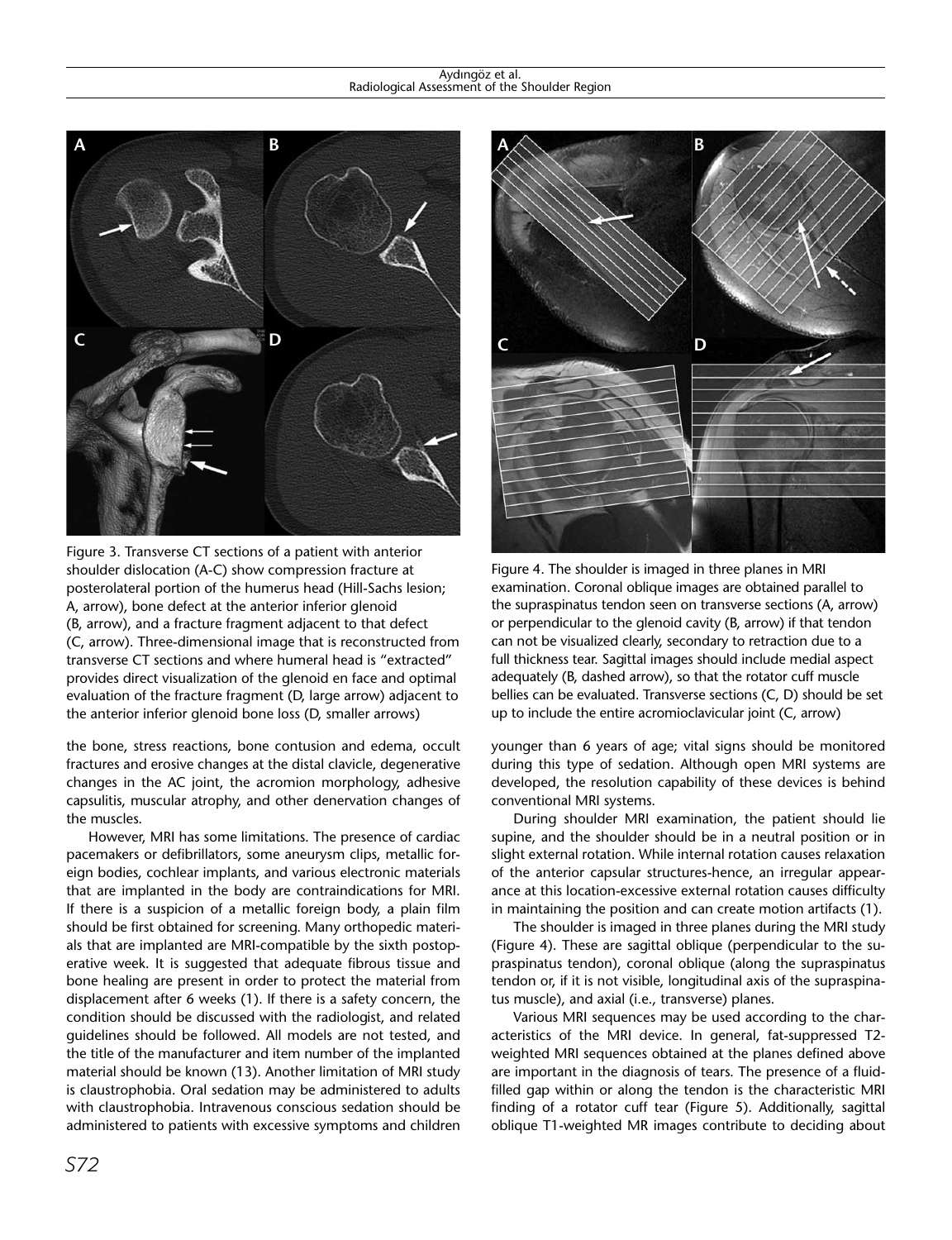#### Aydıngöz et al. Radiological Assessment of the Shoulder Region



Figure 5. A, B. Full-thickness tear (A, arrow) at supraspinatus tendon insertion to the humerus on a coronal oblique MR image has developed in the background of tendonosis (A, dashed arrow); the tear ends at the joint capsule; and there are some motion artifacts. The anteroposterior dimensions of such a tear (B, arrows) on sagittal oblique images are very important for the orthopedic surgeon



Figure 6. Fibroinflammatory changes causing obliteration of rotator interval fat (arrows) on T2-weighted MR images with (A) and without (B) fat suppression are consistent with adhesive capsulitis. Pericapsular inflammatory tissue (C, arrow) at the lateral aspect of axillary recess on a coronal oblique MR image in another patient is also suggestive of adhesive capsulitis

the atrophy at rotator cuff muscle bellies, evaluating fat tissue obliteration within the rotator interval (an important finding for the diagnosis of adhesive capsulitis; Figure 6), and assessing the bone marrow.

The definitive imaging method to assess glenoid labral tears and shoulder instability is MR arthrography (Figure 7). When MR arthrography is not available, the imaging method of choice would be MRI (14). MR arthrography is also the best method to exhibit "superior labrum anterior-to-posterior" (SLAP) lesions, which have various subtypes and form an important subgroup of labral tears (15).

Fat-suppressed T1-weighted MRI sequences following intravenous contrast material administration are important in the evaluation of tumors and inflammatory arthropathies. "Short tau inversion recovery" (STIR) sequence, which provides fat suppression, is particularly important in cases with suspicion of stress reactions or occult fractures (i.e., fractures that are not readily visible on radiographs or even on CT).

Coronal oblique and sagittal oblique planes are ideal to evaluate the rotator cuff (Figure 5). The axial (transverse) plane is ideal to inspect the glenoid labrum, the biceps tendon within its proximal humeral groove, and the subscapularis tendon. While



Figure 7. Transverse MR arthrography image shows a Perthes lesion (arrow), which is a type of tear at the anteriorinferior glenoid labrum. The anterior-inferior labrum (or labroligamentous complex) is torn, and the overlying periosteum has stripped away from the glenoid; the difference from a Bankart lesion is that the periosteum is stripped but not torn thoroughly "along its thickness."

| Table 2. Grading of fatty degeneration of rotator cuff muscles (18) |                                     |                                 |
|---------------------------------------------------------------------|-------------------------------------|---------------------------------|
| Goutallier et al.<br>grade(16)                                      | <b>Proportion of</b><br>the muscle  | Fuchs et al.<br>stage $(17)$    |
| O                                                                   | No fatty deposits                   | Normal muscle                   |
|                                                                     | Some fatty streaks                  |                                 |
| $\mathcal{P}$                                                       | Muscle >fat                         | Moderately pathologic<br>muscle |
| 3                                                                   | Muscle=fat                          | Advanced degeneration           |
|                                                                     | Muscle <fat< td=""><td></td></fat<> |                                 |

T1-weighted MRI sequences best display the structural anatomy of osseous and fatty tissues, T2-weighted and proton-density MR images are especially important in depicting pathologic conditions of the rotator cuff and joint cartilage and in displaying bone marrow edema (1).

Determining the degree of atrophy in rotator cuff muscle bellies is particularly important in the presence of rotator cuff tendinopathy. The expected benefit from surgery is directly related to the degree of muscle atrophy. Severe atrophy that is usually seen in cases of longstanding tendinopathy limits the benefits of surgery. Goutallier and Fuchs (modified Goutallier) classifications are used in order to evaluate the atrophy degree of rotator cuff muscles on CT or MR images (Table 2, Figure 8)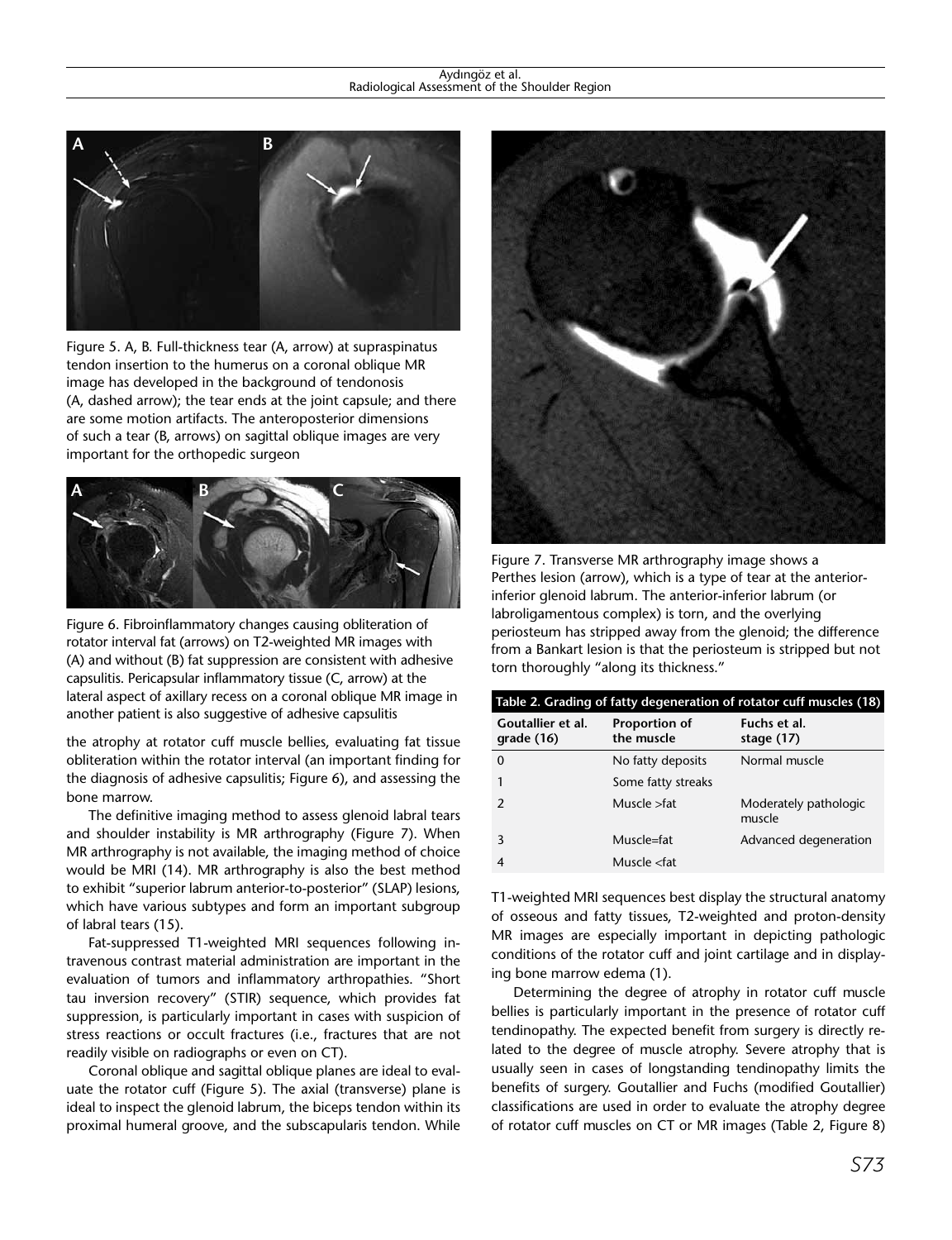

Figure 8. T1-weighted MR image (A) shows marked atrophy of the supraspinatus and infraspinatus muscles in a patient who had tendon tears of these two muscles with medial retraction; there is also atrophy of the teres minor to a lesser degree (anterior is to the left). A more lateral fat-saturated proton-density MR image (B) shows that the acromiohumeral space is markedly narrowed secondary to complete tears of the supraspinatus and infraspinatus; as these tendons have retracted medially, they are not at their normal locations (i.e., between the acromion and the humerus) on that section



Figure 9. Transverse (A), coronal oblique (B), and sagittal oblique (C) MR images of a 15-year-old boy who injured his acromioclavicular (AC) joint during forced exercise show a post-traumatic distal clavicular stress fracture (A, arrows), bone marrow edema, and mild intracapsular and pericapsular edema at the AC joint

(16,17). The problem with these classifications, however, is the interobserver and intraobserver variabilities (18,19), decreasing their reliability.

The injuries of the AC joint may be easily assessed with shoulder MRI. AC joint sprain is usually manifested as fluid or edema within the joint space and edema at the periarticular bone marrow and soft tissues. As coracoclavicular, coracoacromial, and coracohumeral ligaments are readily visible on MRI, it is possible to determine whether injuries of these ligaments accompany the AC joint injury (20).

Post-traumatic distal clavicular osteolysis is another condition that is easily determined with MRI. This condition is seen on MRI as a stress reaction in the form of bone marrow edema/contusion or stress fracture, before characteristic osteolysis of distal clavicle is visible on conventional radiographs (Figure 9) (21).

The complexity of the human body and anatomic variants sometimes make exact diagnosis impossible, even with the most advanced imaging techniques. A few clinical guidelines are developed for this purpose; however, they should not be consid-



Figure 10. Coronal oblique (A), transverse (B), and sagittal oblique (C) MR images show a focus of calcified tendonitis/ bursitis (arrows) that migrated into the subdeltoid bursa from the anterior-most insertion point of the supraspinatus tendon to the humerus. Inflammation at the subacromial-subdeltoid bursa involves the deltoid muscle as well

ered unchangeable rules. A clinical guideline for MRI evaluation of the shoulder, jointly developed by the American College of Radiology and the Society of Skeletal Radiology, is a useful resource (22).

Magnetic resonance imaging interpretations may exhibit variances between observers. The cooperation between the clinician and the radiologist is particularly important in the assessment of images. The clinician should provide necessary, adequate, and meaningful information to the radiologist. The abnormalities that are determined with MRI studies should be interpreted along with clinical findings. Abnormal MRI findings may not always explain the clinical condition of the patient.

#### **Ultrasonography**

Ultrasonography (US) is not widely used in North America as a shoulder imaging method. As US examinations are generally performed by technologists and are then interpreted by radiologists and evaluating musculoskeletal system by US necessitates special expertise, MRI is the preferred exam for shoulder imaging in the USA. In Europe, however, musculoskeletal system US is the method of choice for the diagnosis of many soft tissue injuries. US exquisitely shows superficial muscle and tendon anatomy. It is a non-invasive and relatively cheap method. An important advantage of US examination is its dynamic nature. Rotator cuff and biceps tendon may be evaluated during the motions of the shoulder. US is particularly beneficial in rotator cuff impingement syndrome and subluxations of the biceps tendon (23-25). The presence of calcific deposits or muscle atrophy can be easily ascertained with US, and the subacromial space may be measured as well. In the presence of shoulder prostheses or other metallic implants, US is invaluable in the diagnosis of soft tissue pathologic conditions.

Ultrasonography may also be employed in order to guide some therapeutic interventions for shoulder problems. In calcified tendinitis of the rotator cuff (Figure 10), which is a common shoulder problem causing severe pain and/or tenderness, lavage and aspiration with one or two needles under US guidance is one of the treatment options (26,27). Although calcified tendinopathy of the rotator cuff can be a self-limiting condition, some cases do not respond to conservative treatment. Lavage under US guidance is recommended as an effective and minimally invasive treatment option over surgery (26,27).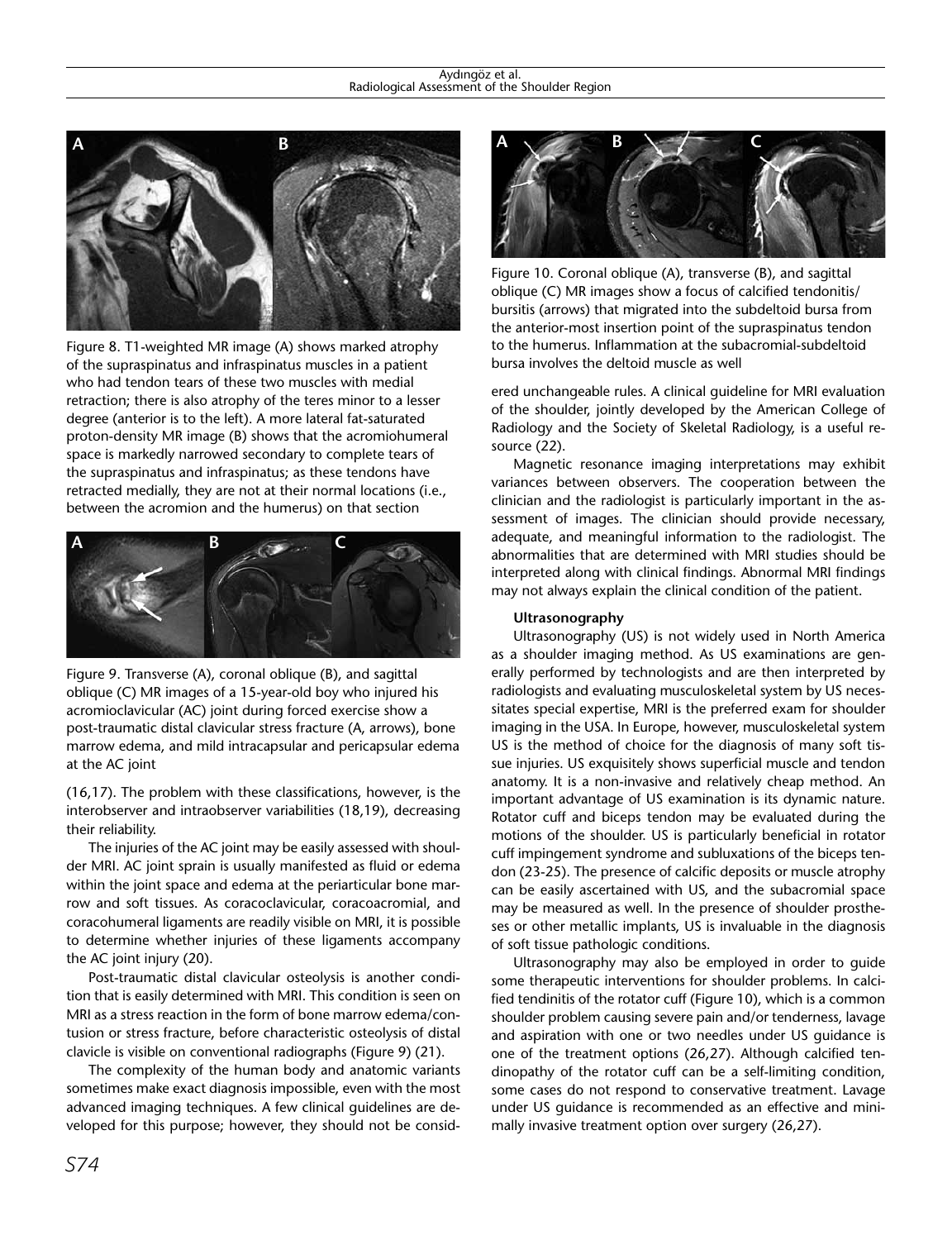

Figure 11. Fluoroscopy image following glenohumeral joint injection via posterior approach in a patient where MRI or MR arthrography was not possible due to the presence of a pacemaker (A, lower left portion of the image) shows contrast filling the subacromial-subdeltoid bursa (A, arrow). A full-thickness tear at the supraspinatus tendon is visible on reformatted coronal oblique (B) and sagittal oblique (C) CT arthrography images

#### **Bone scintigraphy**

Bone scintigraphy is not employed frequently as an imaging method for the shoulder. It is particularly sensitive in the determination of stress fractures, areas of infarction, avascular necrosis, and infections; however, it is not superior to MRI.

As the artifacts created by prostheses degrade MR images, bone scintigraphy may be used following arthroplasty in order to confirm the presence of infection and to investigate for metastases.

#### **Arthrography**

Intra-articular injections of contrast materials increase the diagnostic accuracy of conventional radiographs, CT examinations, and MRI studies. In order to access joint space, fluoroscopy or US guidance may be used (expert hands may even prefer blind insertion of the needle into the joint space). The contrast difference and joint space distention that are caused by contrast material help to distinguish normal and injured tissues within the joint. Contrast extravasation into the subacromialsubdeltoid space is seen with full-thickness tears of the rotator cuff tendons.

#### *Conventional arthrography*

In this method, plain films are taken following the injection of a radiopaque contrast material into the joint. This method may be used in the diagnosis of frozen shoulder. Shoulder capsule distention during arthrography may help in the treatment as well. Nevertheless, diagnostic arthrography consisting only of fluoroscopic images and plain films (without a follow-on MRI and/or CT examination) is almost completely obsolete now.

## *Magnetic resonance arthrography*

Magnetic resonance arthrography is performed following the injection of a gadolinium-based contrast material into the joint space. It is considered the gold standard imaging method in the evaluation of shoulder instability and labral tears (Figure 7) (28,29). In addition, if there is suspicion of a rotator cuff tear and conventional MRI examination is inconclusive, MR arthrography should be performed. Gadolinium-based contrast drugs may increase the risk for the development of nephrogenic systemic fibrosis in individuals who have significant renal impairment (i.e., glomerular filtration rate <30 mL/ min). If contrast administration (intravenous or intra-articular) is needed in individuals with renal impairment, hemodialysis may be performed following the MRI study.

#### *Computed tomography arthrography*

Computed tomography arthrography is performed when MR arthrography is contraindicated (e.g., as in the presence of a pacemaker or MR-incompatible implants or claustrophobia), when MR arthrography is not available, or when there are surgical materials around the joint that cause artifacts on MR images. With the advent of multi-detector CT systems, supraspinatus and infraspinatus tendon tears may be as distinctively diagnosed with CT arthrography as with MR arthrography (Figure 11) (30).

Computed tomography arthrography is less sensitive than MR arthrography in the evaluation of labral tears and shoulder instability (31). Nevertheless, CT arthrography is better than MRI and MR arthrography in ascertaining both the presence and dimensions of osseous Bankart lesions.

The American College of Radiology recommends some criteria in order to choose imaging modalities in certain clinical scenarios (32). These criteria are determined on the basis of the duration of the symptoms, the age of the patient, and suspected clinical diagnosis. Radiologic evaluation of the painful shoulder is also addressed elsewhere (33).

## **Conclusion**

In conclusion, a differential diagnosis should be considered in patients with shoulder problems according to the patient's history and physical examination findings, and a decision on the proper imaging method should then be made.

Plain films are the first imaging method for most shoulder problems.

Ultrasonography of the shoulder requires special expertise and is not commonly used worldwide. Its use is mostly limited to the evaluation of the rotator cuff and biceps tendon and bursae around the shoulder.

Computed tomography examination is preferred in cases with fractures and fracture dislocations and in shoulders with prostheses. Three-dimensional CT reconstructions may aid in planning surgical intervention.

Magnetic resonance arthrography (or MR arthrography) is the modality of choice to evaluate all shoulder soft tissues and bone marrow. However, an attempt should always be made for the clinical correlation of abnormal findings detected on MRI.

a Reprinted with permission of the American College of Radiology. No other representation of this material is authorized without expressed, written permission from the American College of Radiology. Refer to the ACR website at www.acr.org/Quality-Safety/Standards-Guidelines for the most current and complete version of the ACR Practice Guidelines.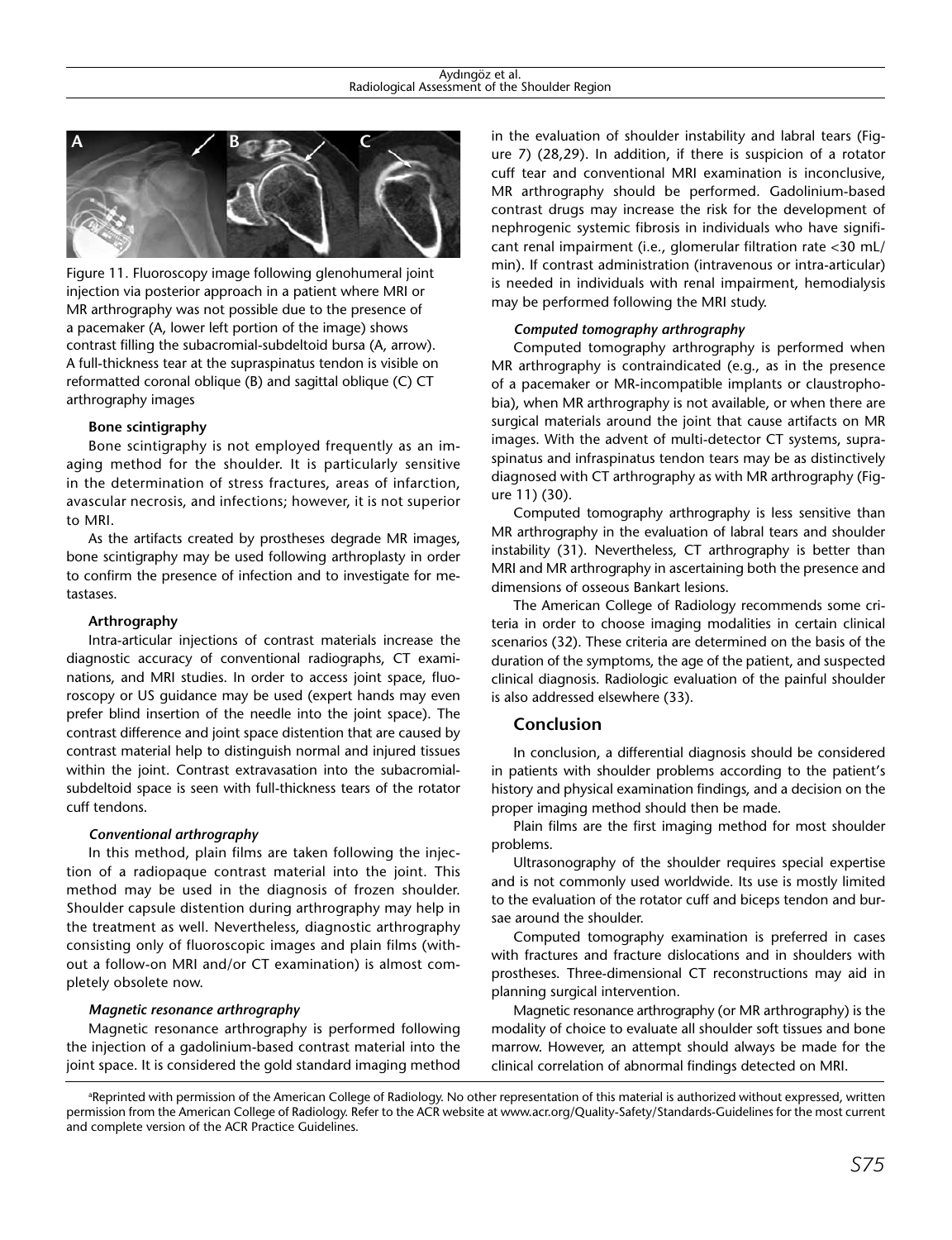## **Appendix**

Excerpt from the American College of Radiology-Society of Skeletal Radiology (ACR-SSR) Practice Guideline for MRI of the Shoulder (reprinted with permission from reference 22<sup>a</sup>).

Magnetic resonance imaging (MRI) is an established and proven imaging modality for the detection, evaluation, assessment, staging, and follow-up of disorders of the shoulder. Properly performed and interpreted, MRI contributes not only to diagnosis but also to treatment planning and prognostication. However, it should be performed only for a valid medical reason and after careful consideration of alternative diagnostic modalities.

Magnetic resonance imaging of the shoulder may be performed without contrast, following intra-articular contrast injection ("direct" MR arthrography) to increase conspicuity of intraarticular abnormalities, or with intravenous contrast to identify hyperemic lesions or to create "indirect" arthrographic images by enhancing synovial-lined structures and their contents.

An analysis of the strengths and potential risks of MRI and other diagnostic modalities should be weighed against their suitability for specific patients and particular clinical conditions. Radiographs usually are the first imaging test performed for most suspected abnormalities in the shoulder and will often suffice to diagnose or exclude an abnormality or will direct further imaging evaluation. Radionuclide bone scanning can screen the entire skeleton in addition to the shoulder for radiographically occult bone disease, such as metastases. Other nuclear medicine examinations have a role for specific clinical scenarios (e.g., a labeled white blood cell study for suspected osteomyelitis). Conventional single-contrast or double-contrast arthrography can accurately depict most articular surface and full-thickness tears of the rotator cuff. Sonography can be used to evaluate the rotator cuff and biceps tendon and has the advantage of imaging during physiologic motion. Computed tomography (CT) is used to evaluate the bone integrity of the glenoid fossa and humerus and the alignment and congruence of the glenohumeral joint. When combined with arthrography, CT can also be used for evaluating the labrum, articular cartilage, and loose bodies. Lastly, arthroscopy provides a detailed examination of the internal structures of the shoulder, allowing the surgeon to treat as well as diagnose many internal derangements.

While MRI is one of the most sensitive diagnostic tests for detecting anatomic abnormalities of the extremities, findings may be misleading if not closely correlated with other imaging studies, clinical history, clinical examination, and physiologic tests. Adherence to the following guideline will enhance the probability of accurately diagnosing such abnormalities.

#### **Indications**

**A.** Primary indications for MRI of the shoulder include, but are not limited to, diagnosis, exclusion, and grading of suspected:

1. Rotator cuff tendon abnormalities: full-thickness, partialthickness, and recurrent (postoperative) tears; tendinopathy; tendinitis; and cuff tear arthropathy<sup>b</sup>.

- 2. Disorders of the long head of the biceps brachii: full-thickness, partial-thickness, and recurrent (postoperative) tears; tendinopathy, tendinitis; subluxation; and dislocation<sup>b</sup>.
- 3. Conditions affecting the supraspinatus outlet: acromial shape, os acromiale, subacromial spurs, acromioclavicular joint disorders, coracoacromial ligament integrity, subacromial bursitis<sup>b</sup>.
- 4. Labral abnormalities: cysts, degeneration, and tears, including superior labrum anterior posterior (SLAP) lesions, Bankart lesions and their variants, and recurrent (postoperative) labral tears<sup>b</sup>.
- 5. Abnormalities of the rotator interval and biceps pulley<sup>b</sup>.
- 6. Muscle disorders affecting the shoulder girdle: atrophy, hypertrophy, denervation, masses, injuries.
- 7. Glenohumeral chondral and osteochondral abnormalities: osteochondral fractures and osteochondritis dissecans, articular cartilage degeneration, fissures, fractures, flaps, and separations<sup>b</sup>.
- 8. Intra-articular bodies<sup>b</sup>.
- 9. Synovial-based disorders: synovitis, bursitis, metaplasia, and neoplasia<sup>c</sup>.
- 10.Marrow abnormalities: osteonecrosis, marrow edema syndromes, and stress fractures<sup>c</sup>.
- 11. Neoplasms, masses, and cysts of bone, joint, or soft tissue<sup>c</sup>.
- 12. Infections of bone, joint, or soft tissue<sup>c</sup>.
- 13.Congenital and developmental conditions, including dysplasia and normal variants $\epsilon$ .
- 14.Vascular conditions: entrapment, aneurysm, stenosis, and occlusion<sup>c</sup>.
- 15.Neurologic conditions: entrapment, compression, masses, and peripheral neuritis $c$ .
- **B**. Magnetic resonance imaging of the shoulder may be indicated to further clarify and stage conditions diagnosed clinically and/or suggested by other imaging modalities, including, but not limited to:
- 1. Arthritides: inflammatory, infectious, neuropathic, degenerative, crystal-induced, post-traumatic<sup>c</sup>.
- 2. Frozen shoulder and adhesive capsulitis<sup>b</sup>.
- 3. Primary and secondary bone and soft tissue tumors<sup>c</sup>.
- 4. Fractures and dislocations.
- **C.** Magnetic resonance imaging of the shoulder may be useful to evaluate specific clinical scenarios, including, but not limited to:
- 1. Prolonged, refractory, or unexplained shoulder painb,c.
- 2. Acute shoulder trauma.
- 3. Impingement syndromes: subacromial, subcoracoid, internal<sup>b</sup>.
- 4. Glenohumeral instability: chronic, recurrent, subacute, and acute dislocation and subluxation<sup>b</sup>.
- 5. Shoulder symptoms in the overhead or throwing athlete<sup>b</sup>.
- 6. Mechanical shoulder symptoms: catching, locking, snapping, crepitus<sup>b</sup>.
- 7. Limited or painful range of motion.
- 8. Swelling, enlargement, mass, or atrophy $c$ .
- 9. Patients for whom diagnostic or therapeutic arthroscopy is planned<sup>b</sup>.
- 10. Patients with recurrent, residual, or new symptoms following shoulder surgery<sup>b</sup>.

**bConditions in which intra-articular contrast (performed by direct intra-articular injection or indirect joint opacification following intravenous** administration) may be useful.

c Conditions in which intravenous contrast may be useful.